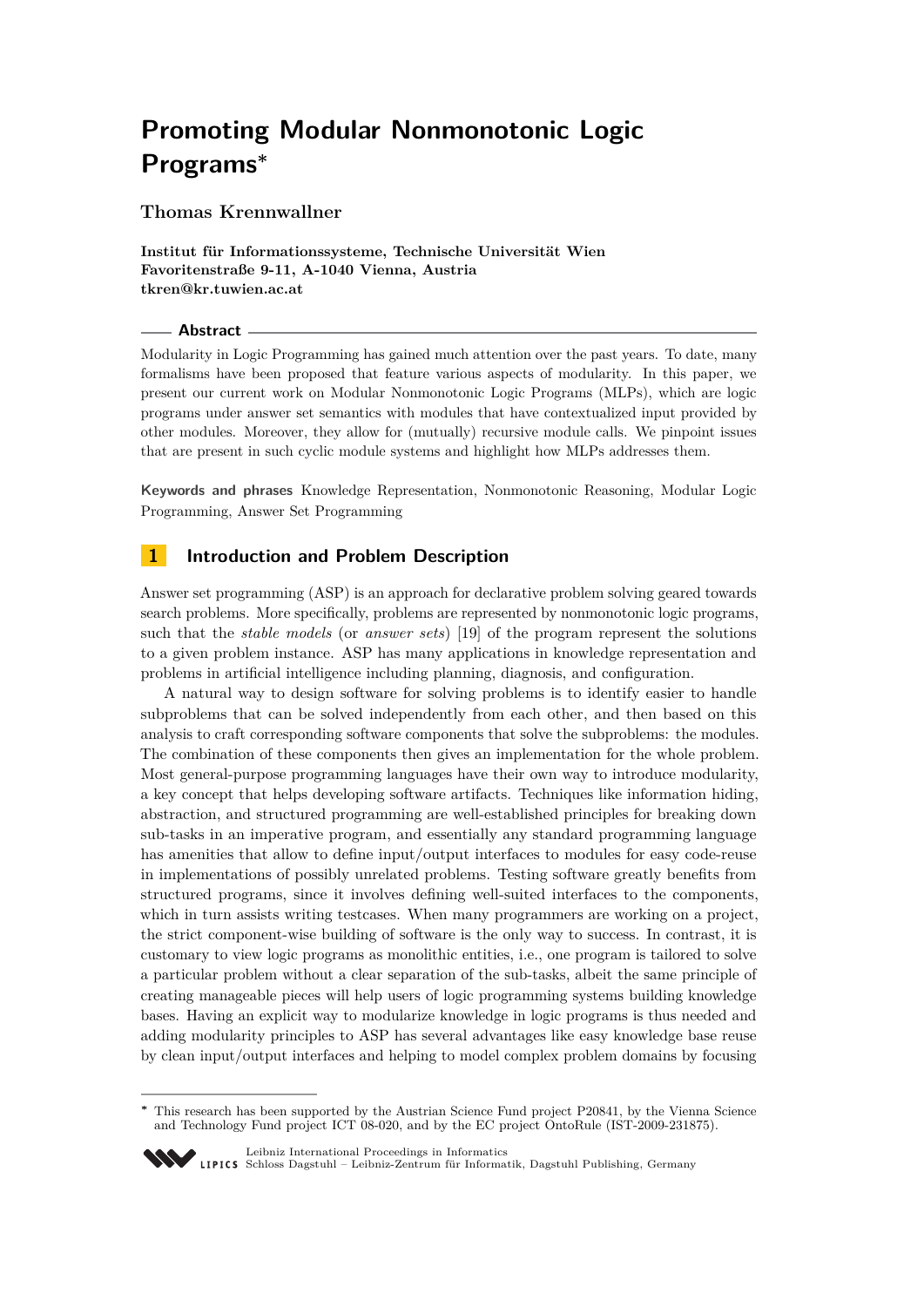### **2 Promoting Modular Nonmonotonic Logic Programs**

on smaller parts first. This issue has been identified and various notions for modularizing logic programs have been proposed to support testing logic programs, reusing and abstracting components, and maintaining program code.

However, there are obstacles that impede to bring such characteristics to ASP. Traditional answer set semantics has no module concept and there is no straightforward way that would allow that. It is not clear how a semantics should be defined that caters for modules, as the declarative nature of ASP does not distinguish between knowledge stored in different logic programs (when viewed as modules). Another issue is to allow for cyclic module systems, i.e., when modules mutually refer to each other. Modules that have such cyclic dependencies may bring in semantic issues like unfounded models that would not be present when viewing logic programs as single unit. Both of these problems are related to the declarative nature of ASP, and any prospective model-theoretic semantics for modular ASP has to deal with unwanted semantic deficits. Methods that bring modularity aspects closer to ASP have not yet stood the test of time, and no single semantics has gained general acceptance.

The aim of this paper is to recall existing approaches in modular logic programming and to present work and results on a novel formalism to modular ASP: Modular Nonmonotonic Logic Programs (MLPs) [\[10\]](#page-5-1). We pinpoint peculiar issues that exist in modular frameworks for ASP and highlight how the MLP formalism addresses them. We conclude with prospective future work and open research issues.

# **2 Background and Overview of Existing Literature**

<span id="page-1-1"></span><span id="page-1-0"></span>There is a long history of research in investigating modularity principles in logic programming. A good overview provides [\[5,](#page-4-0) [7\]](#page-5-2), which studies modularity in the context of traditional definite Horn logic programming. In general, they identify two directions for investigating modularity aspects in logic programming: (i) *Programming-in-the-large*, which introduce compositional operators to combine separate and independent modules; and (ii) *Programming-in-the-small*, which builds upon abstraction and scoping mechanisms. Early influential work on modularity in logic programming include [\[17\]](#page-5-3) and [\[18\]](#page-5-4), where the former can be seen as an approach for [\(ii\)](#page-1-0), while the latter is a prototypical instance of [\(i\)](#page-1-1).

In the context of answer set semantics, whose focus lies in the treatment of negation-asfailure and disjunctive rules, several important proposals have been put forward. Representatives for [\(i\)](#page-1-1) are DLP-functions [\[21\]](#page-5-5) and modular smodels programs [\[25\]](#page-5-6), which has recently been generalized to a module-based framework for multi-language constraint modeling [\[22\]](#page-5-7), and to modular P-log programs [\[9\]](#page-5-8) that combines probabilistic reasoning with logic programs. Another proponent [\[28\]](#page-5-9) is concerned with operator splitting similar in the vein of splitting sets [\[24\]](#page-5-10). Exponents in [\(ii\)](#page-1-0) are modular logic programs with generalized quantifiers [\[15\]](#page-5-11), macros [\[3\]](#page-4-1), templates [\[8\]](#page-5-12), and web rule bases [\[1\]](#page-4-2). On a broader scale, multi-agent scenarios with logic programs has been studied in social logic programs [\[6\]](#page-5-13) and communicating ASP [\[4\]](#page-4-3).

# **3 Goal of the Research**

As described above, several semantics exist that deal with modularity in ASP. Virtually all semantics are defined such that mutual recursion between modules is disallowed. While this helps to simplify the definitions of a semantics for modular ASP, in general this may bring issues when different, possibly independently developed modules are combined. Many natural problems exist that have an inherent cyclic flavor, and ruling out the chance to model problems using modules that depend on each other may be too restrictive in practice, or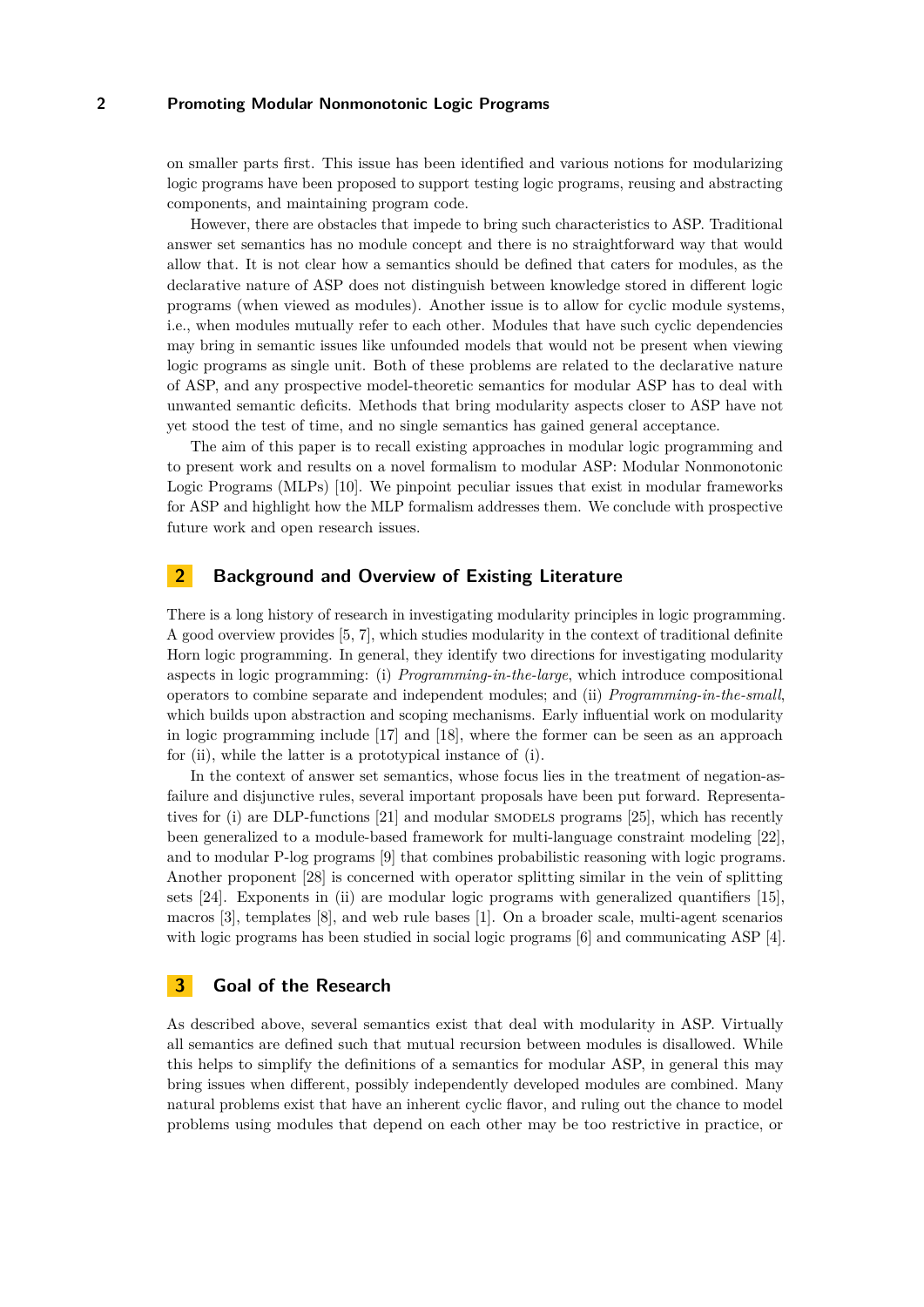<span id="page-2-1"></span>

**Figure [1](#page-2-0)** Call graph of instantiated modules in Example 1

even force to use unintuitive encodings. We aim at defining a model-theoretic semantics that caters for this situation, investigate its semantic properties and computational complexity, and develop novel evaluation algorithms for such modular nonmonotonic logic programs. The next example illustrates cycles in modular logic programming using Modular Nonmonotonic Logic Programs (MLP) as defined in [\[10\]](#page-5-1), a formalism that admits arbitrary non-ground disjunctive nonmonotonic logic programs as modules. MLPs can be seen as a proponent of the programming-in-the-small approach to modular programming, as it is using module atoms as a language construct to access knowledge encoded in other modules. We sketch the basic building blocks of MLPs and refer to [\[10\]](#page-5-1) for proper formal definitions.

<span id="page-2-0"></span>**Example 1.** Consider the following recursive module  $Parity[q/1]$  consisting of four rules, which determines whether a set has an even respectively odd number of elements:

$$
\overline{q}(X) \lor \overline{q}(Y) \leftarrow q(X), q(Y), X \neq Y \qquad \text{odd} \leftarrow skip(X), Parity[\overline{q}].even
$$
\n
$$
skip(X) \leftarrow q(X), not \overline{q}(X) \qquad \text{even} \leftarrow not \text{ odd}
$$

Here, *q/*1 is a (formal) unary input predicate that stores the set. The first two rules on the left have the effect, by stability of answer sets, that  $q$  becomes  $\bar{q}$  with one element randomly removed (for which *skip* is true, as defined in the lower left rule). The third rule top right determines recursively whether *q* stores an odd number of elements using the *module atom Parity* $[\bar{q}]$ *.even*, while the last rule bottom right defines *even* as the complement of *odd*. Intuitively, if we call the module *Parity* with a predicate *p* for input, then *even* is computed true, which is expressed by *Parity*[*p*]*.even*, whenever *p* stores an even number of elements. Note that *Parity* is recursive, and for empty input *p* it calls itself with the same input.

We demonstrate the use of *Parity* in an MLP with the (main) module *P*[] with empty input, which calls *Parity* with a set *p* of two elements:

$$
p(1) \leftarrow p(2) \leftarrow pev \leftarrow Parity[p].even
$$

The combination of both modules gives the cyclic MLP  $\mathbf{P} = (P[|, Parity|q/1])$ . On the surface, **P** can be seen as an "uninstantiated" modular program, whose semantics is given by characterizing models at modules which have been instantiated with a set of input facts: the *value calls*. Figure [1](#page-2-1) depicts the *call graph* (the principle dependencies) of **P** with value calls as nodes and edges labeled with input predicates; e.g., value call  $P[\emptyset]$  calls  $Parity[\{q(1), q(2)\}]$ on input *p*. The dotted boxes highlight the modules from which the value calls on the inside have been generated. Loosely speaking, MLPs encode schematic dependencies between modules, and instantiated modules then can be used to define a semantics that takes module input into account which is defined over possibly cyclic modules. Different interpretations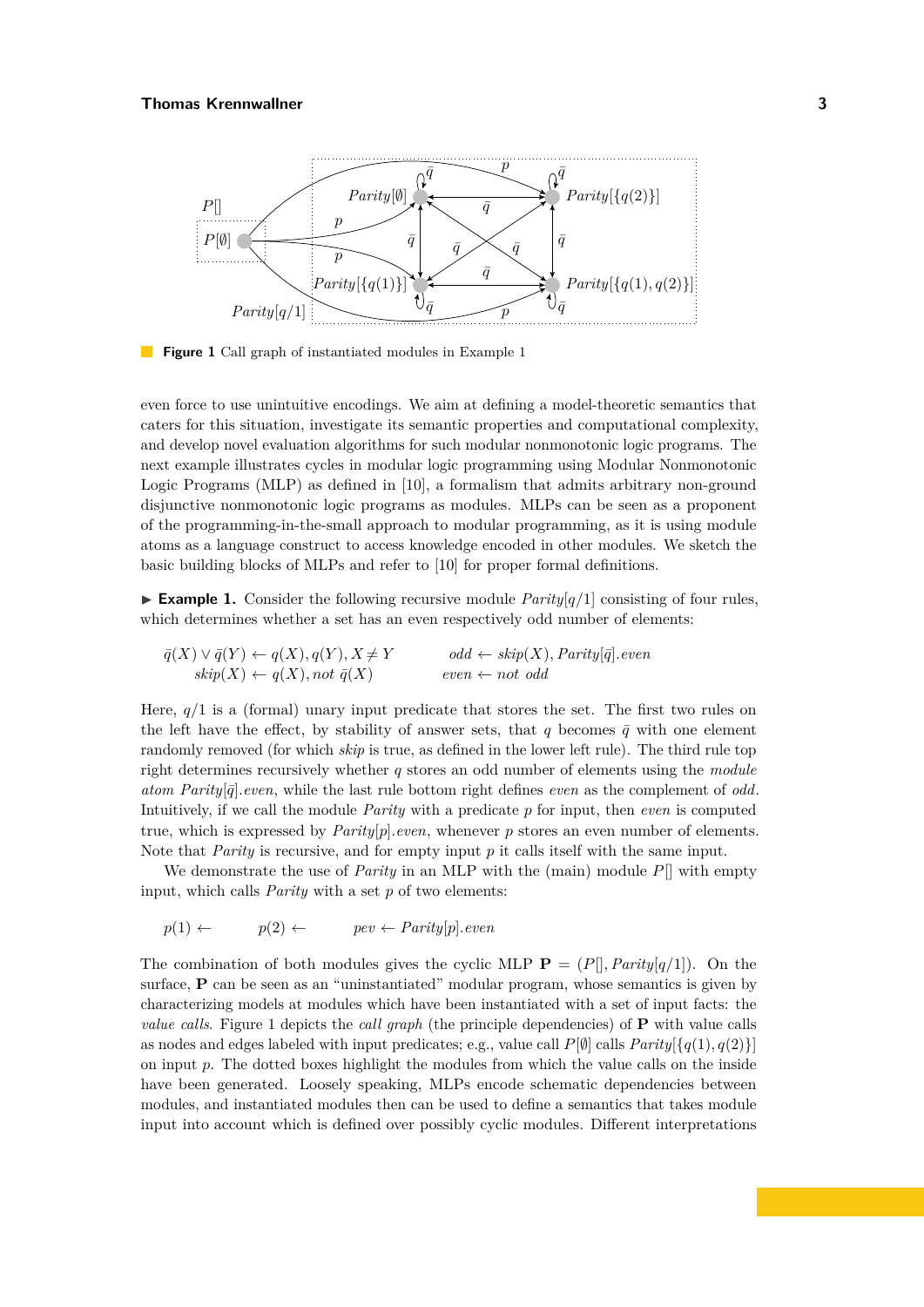#### **4 Promoting Modular Nonmonotonic Logic Programs**

of an MLP select different subgraphs of its call graph, and answer sets are defined based on the selected subgraphs. For instance, **P** has two answer sets in which *pev* is true at the main instantiation  $P[\emptyset]$  and *even* is true at  $Parity[\{q(1), q(2)\}]$  and  $Parity[\emptyset]$ , whereas *odd* is satisfied at *Parity* $\{q(1)\}\$  and *Parity* $\{q(2)\}\$ . Both answer sets are symmetric on the guess of  $\bar{q}$  at *Parity*[{ $q(1), q(2)$ }], but otherwise equal.

## **4 Current Status**

We have an advanced understanding of peculiar issues that arise when we allow for module cycles in MLPs. One key aspect is the use of the FLP-reduct [\[16\]](#page-5-14) instead of the traditional GL-reduct [\[19\]](#page-5-0) to cure semantic issues when dealing with negation-as-failure over potential nonmonotonic module atoms. Roughly, given an interpretation of a program, the GL-reduct first removes each rule whose negative body is false in the interpretation, and then cut offs the negative literals from remaining rules. On the other hand, the FLP-reduct just removes rules whose body is unsatisfied in a given interpretation, which leaves negative literals in the result of this translation. Applied to traditional answer set programs, both reducts are equivalent, but FLP-semantics is beneficial for language extensions of ASP such as logic programs with aggregates. In the context of MLPs, the FLP-semantics guarantees that models are minimal, thus we retain groundedness of the semantics and prohibit unfounded answer sets. Another aspect of MLP is to contextualize module instantiation. Here, relevant instantiations are a concept to concentrate on the important part of all instantiated modules. In general, module instantiation plays a key role for the definition of a semantics for MLPs. Akin to the call semantics of imperative programming languages, the module instantiation employed in MLPs can be seen as *call-by-value* mechanism, where module instantiation calls other instantiations with explicit input facts. This is in contrast to the module framework of DLP-functions [\[21\]](#page-5-5), which can be classified as *call-by-reference* mechanism; input here is given implicitly by the models of each module.

Further results show that MLPs have an increase in computational complexity compared to standard ASP: propositional Horn-MLPs with unrestricted cyclic input over modules are EXP-complete, and non-ground ones are 2EXP-complete. If we restrict propositional MLPs such that modules have no input predicates, we obtain for instance that checking satisfiability of normal propositional MLPs is NP-complete, and for disjunctive MLP it is  $\Sigma_2^p$ -complete. In general, checking answer set existence of arbitrary normal non-ground MLPs is 2NEXP-complete, and 2NEXPNP-complete for the disjunctive case.

## **5 Preliminary Results**

The work in [\[10\]](#page-5-1) devised a novel semantics for MLPs that allows for mutual recursion between modules. We have studied the semantic properties of MLPs, their computational complexity, and compared it to DLP-functions [\[21\]](#page-5-5); interestingly, DLP-functions can be seen as MLPs that have no module input parameters. MLPs conservatively extend ordinary logic programs, and many semantic properties of answer set programs generalize to MLPs. For instance, the important property that every answer set of an MLP is a minimal model implies that answer sets in the MLP setting are grounded (see discussion above).

In [\[13\]](#page-5-15), we investigated the relationships between various semantics for modular logic programs and other nonmonotonic formalisms. We have provided a more systematic view of approaches in combining nonmonotonic knowledge bases and classified formalisms based on the program reduct and on the environment view, i.e., whether their semantics is defined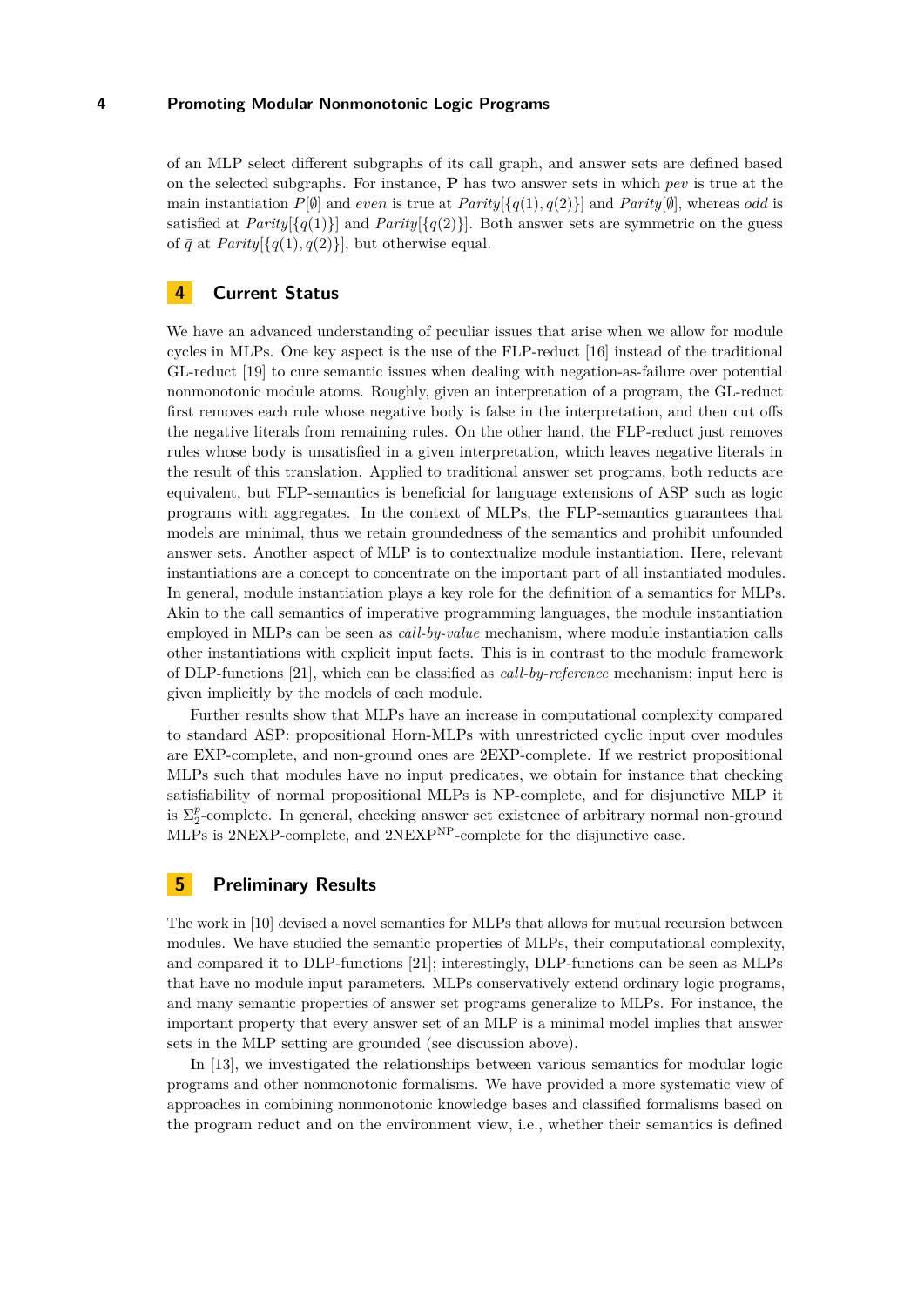#### **Thomas Krennwallner 5**

in terms of local models for each individual knowledge base that implicitly converge to a semantics for the combined system, or whether the formalism has a global state using a collection of explicitly accessible local models.

We developed a novel evaluation algorithm for MLPs in [\[11\]](#page-5-16). Here, we concentrated on an MLP fragment called input- and call-stratified MLPs, whose stratification can be evaluated in a top-down fashion starting from uninstantiated modules. This way we could generalize the splitting sets technique to MLPs and develop an evaluation algorithm that traverses the call graph and instantiates modules on-the-fly. Example [1](#page-2-0) above is input-call-stratified, and the techniques developed in [\[11\]](#page-5-16) are applicable to it.

We worked on two characterizations of MLPs in terms of classical models by investigating the notions of loop formulas [\[23\]](#page-5-17) and ordered completion [\[2\]](#page-4-4) in MLPs [\[12\]](#page-5-18). The results include (i) *modular loop formulas* based on loops over module instantiations, and (ii) *ordered completion for MLPs* without using explicit loop formulas. We generalized Clark's completion and positive dependency graph to MLPs with respect to different module instantiations. Based on these results, we defined modular loop formulas that capture MLP semantics. The second contribution was to explore ordered completion in the realm of MLPs. Here, fresh predicates ensures a derivation order, and program completion is only active for those predicates that do not participate in a positive loop, possibly involving module instantiations.

# **6 Open Issues**

Future work includes to find further useful fragments of MLPs and characterize their computational complexity. Based on first results on loop formulas and ordered completion for MLPs [\[12\]](#page-5-18) we seek to develop new algorithms that interweave conflict-driven model building with module instantiation. Related to this is to investigate first-order theorem proving techniques in the context of MLPs. Another line of research is to improve the understanding of MLP semantics and give it a logical foundation using (generalized) equilibrium logic [\[26\]](#page-5-19) and applying results on FLP-semantics in [\[27\]](#page-5-20). Furthermore, we want to relax the restriction to minimal models in non-relevant instantiations and use semi-equilibrium models [\[14\]](#page-5-21) instead. As a prospective application we want to investigate dl-programs with Datalog-rewritable Description Logics [\[20\]](#page-5-22). Intuitively, the Description Logic knowledge base can be rewritten to a module, and dl-atoms that appear in the logic program of the dl-program can be rewritten as module atoms that refer to this module. Moreover, we are currently developing a prototype implementation to evaluate input-call stratified MLPs.

**Acknowledgments**. I would like to thank my supervisor Prof. Dr. Thomas Eiter and Dr. Michael Fink for their ongoing support, as well as my fellow co-author Minh Dao-Tran.

#### - References -

<span id="page-4-4"></span>**2** V. Asuncion, F. Lin, Y. Zhang, and Y. Zhou. Ordered completion for first-order logic programs on finite structures. In *AAAI'10*, pp. 249–254. AAAI Press, 2010.

<span id="page-4-3"></span>**4** K. Bauters, S. Schockaert, D. Vermeir, and M. De Cock. Communicating ASP and the polynomial hierarchy. In *LPNMR'11*, pp. 67–79. Springer, 2011.

<span id="page-4-2"></span>**<sup>1</sup>** A. Analyti, G. Antoniou, and C. V. Damásio. MWeb: a principled framework for modular web rule bases and its semantics. *ACM Trans. Comput. Logic*, 12(2):17:1–17:46, 2011.

<span id="page-4-1"></span>**<sup>3</sup>** C. Baral, J. Dzifcak, and H. Takahashi. Macros, macro calls and use of ensembles in modular answer set programming. In *ICLP'06*, pp. 376–390. Springer, 2006.

<span id="page-4-0"></span>**<sup>5</sup>** A. Brogi, P. Mancarella, D. Pedreschi, and F. Turini. Modular logic programming. *ACM Trans. Prog. Lang. Syst.*, 16(4):1361–1398, 1994.